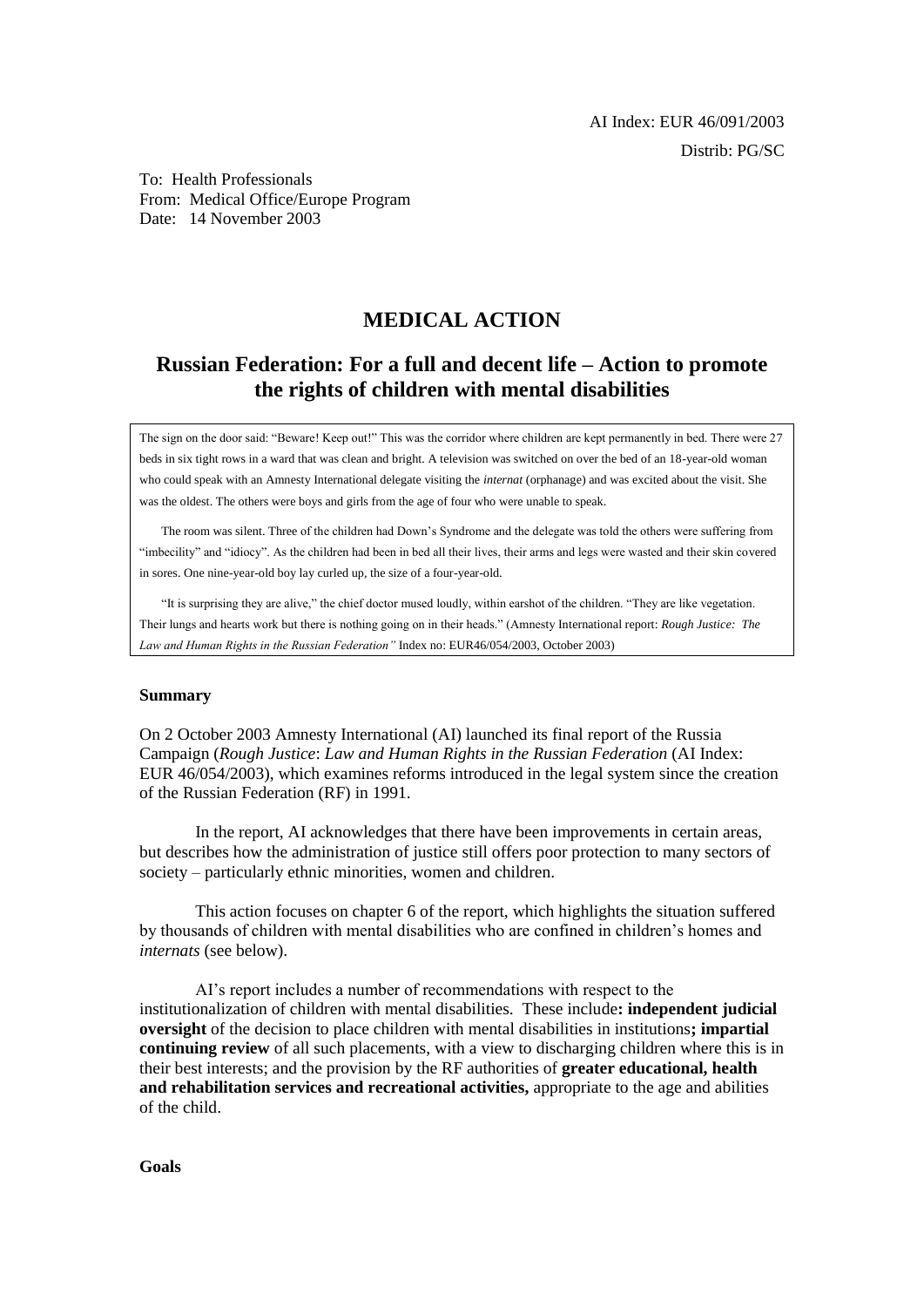- To raise international awareness of the issue
- To urge the authorities to improve the situation for children institutionalized with mental disabilities.

# **Relevant Materials:**

- AI's report: *Rough Justice: The Law and Human Rights in the Russian Federation* (AI Index: EUR 46/054/2003, October 2003). Chapter 6 deals with the institutionalization of children with mental disability. Here is the link: <http://web.amnesty.org/library/Index/ENGEUR460542003?open&of=ENG-RUS>
- Action circular EUR 46/062/2003: *For a full and decent Life. Action to promote the rights of children with mental disabilities in the Russian Federation* (sent to all sections in July).
- Website action available in core languages and Russian, focussing on the plight of children with mental disabilities. This includes a standard letter to the RF authorities. Please link to this action or adapt it into your own languages for use on your site, and encourage other organizations working on mental health / child rights issues to run or link to it. Here is the link:

<http://www.amnesty.org/russia/action.html>

# **Timing**

This action will run until end March 2004.

# **Special instructions**

AI Health Professionals Network coordinators should check with their sections before carrying out any of the recommendations suggested under **outreach** and **publicity** as they may already be organising related activities (action circular EUR 46/062/2003 relating to AI's report was sent to all sections in July).

# **Background**

More than 19,000 children up to the age of four are housed in children's homes and around 29,000 children in internats (see below) in the Russian Federation (RF). Some of these children are orphans but a large number are confined purely because of their mental disability. These children have a range of disabilities including Down's Syndrome, autism, epilepsy and cerebral palsy.

There are few social services to help parents bring up children with mental disabilities at home, leaving parents to readily agree to institutionalization. Children are separated from their families on the word of a commission of doctors, without the benefit of judicial oversight or review of this decision. Presented with a diagnosis that their child's condition is hopeless, parents are often asked to sign a legally binding document renouncing their rights and are not even given the opportunity to request a review of the decision or recommendation. No independent information is available to parents that might put a different light on the medical advice they are receiving.

# **Children's homes and** *internats*

A mentally disabled child whose parents have given up their right to parenthood will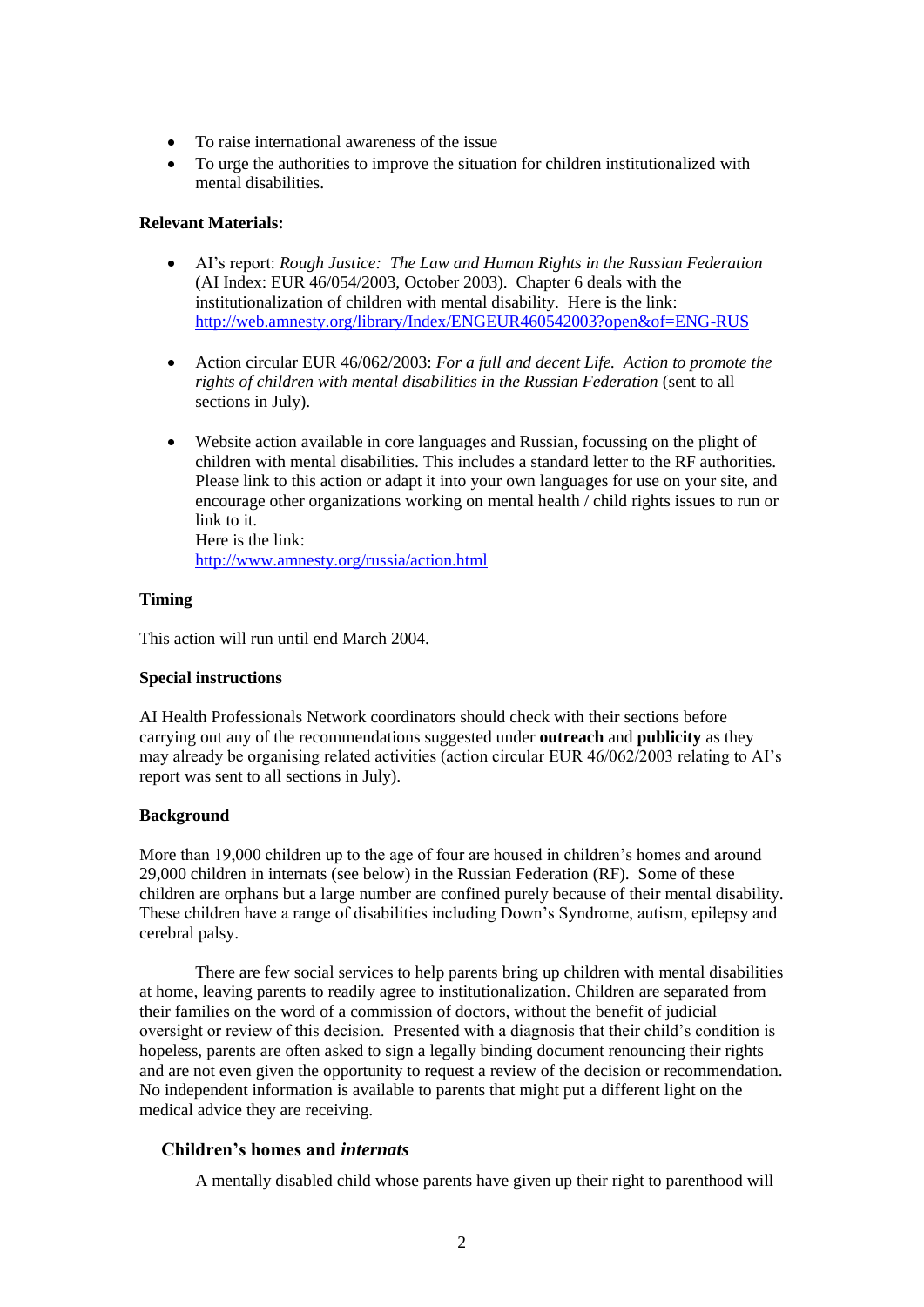be placed in institutions known as DDI from their Russian initials (*Detskie doma i internaty* – children's homes and *internats*). The children's homes are run by the Ministry of Health and are intended for children up to the age of four. *Internats* are administered by the Ministry of Labour and Social Development for children up to the age of 18. There are on average two *internats* in each of the 89 regions of the Federation with seven in Moscow Region, which is densely populated. At the age of 18, people with mental disabilities can be transferred to neuro-psychological nursing homes run as well by the Ministry of Labour and Social Development. No role is foreseen throughout this process for the Ministry of Education.

#### **Interminably confined…**

While conditions in the DDI are inspected by the state prosecution service and the State Centre for Sanitary-Epidemiological Inspection, there is no provision for regular, detailed and individual reviews of the children to assess their condition with a view to discharge at any point, nor to evaluate their care, treatment or education. At *Internat Z* visited by an AI representative, one psychologist was working with 205 children. She said that the children receive a thorough assessment at the age of 18, when a visiting commission decides where to place them next.

Ministerial directives for putting children with mental disability in DDI also determine their conditions inside. In children's homes, two duty nurses on a 24-hour rota are assigned to 100 children, with an additional nurse to handle 50 children who are bed-bound. The directives state that ward orderlies should deal with the children's moment-to-moment needs. This function, however, is not listed in their job descriptions, drawn up and confirmed in 1995 by the Ministries of Labour and Social Development and by the State Committee of Higher Education. These say that it is the orderlies' job to clean premises to a hygienic standard; to assist the nurse in dispensing medication; to receive, store and dispense laundry and domestic equipment; and to tidy the bedside tables of bed-bound patients after each meal.

In internats for children over the age of four, the ratio of staff to children may be even lower. AI visited an internat which had only one psychiatrist and one part-time speech therapist for nearly 300 children. Children with very different needs were placed together in one group. There were about 50 children, who were considered "uneducable". Section IV of the 1979 Directive states that no effort is to be made to teach or train "uneducable" children. The Ministry of Justice of the Russian Federation has just given an order to the Ministry of Labour and Social Development, that the directives from Soviet times, which still rule the treatment of children with mental disabilities should be changed.

During its research visit, AI's delegate found that even children who are considered to be educable, live in close confinement in an environment that offered them little in the way of sensory stimulation, education or human interaction. While the children are being cared for, generally this is only in the sense of a basic, functional and custodial care. They are not encouraged to explore the world around them and although the internat has good books, toys and children's games, most of it is locked away. Most of the "uneducable" children are left in their beds all day (in 1996, 5,600 children in internats were permanently confined to their beds, according to government information), as a result becoming more developmentally and physically delayed because of the lack of stimulation and education, rather than just the presence of Down's Syndrome or other disability. Staff and doctors in these institutions routinely use outmoded terminology to refer to the children, who are labelled as "uneducable", "imbeciles" or "idiots". The perception that these children are "hopeless" determines their treatment, or lack of it.

#### **…with no rights**

Because their future is regarded as hopeless in the Russian Federation, many human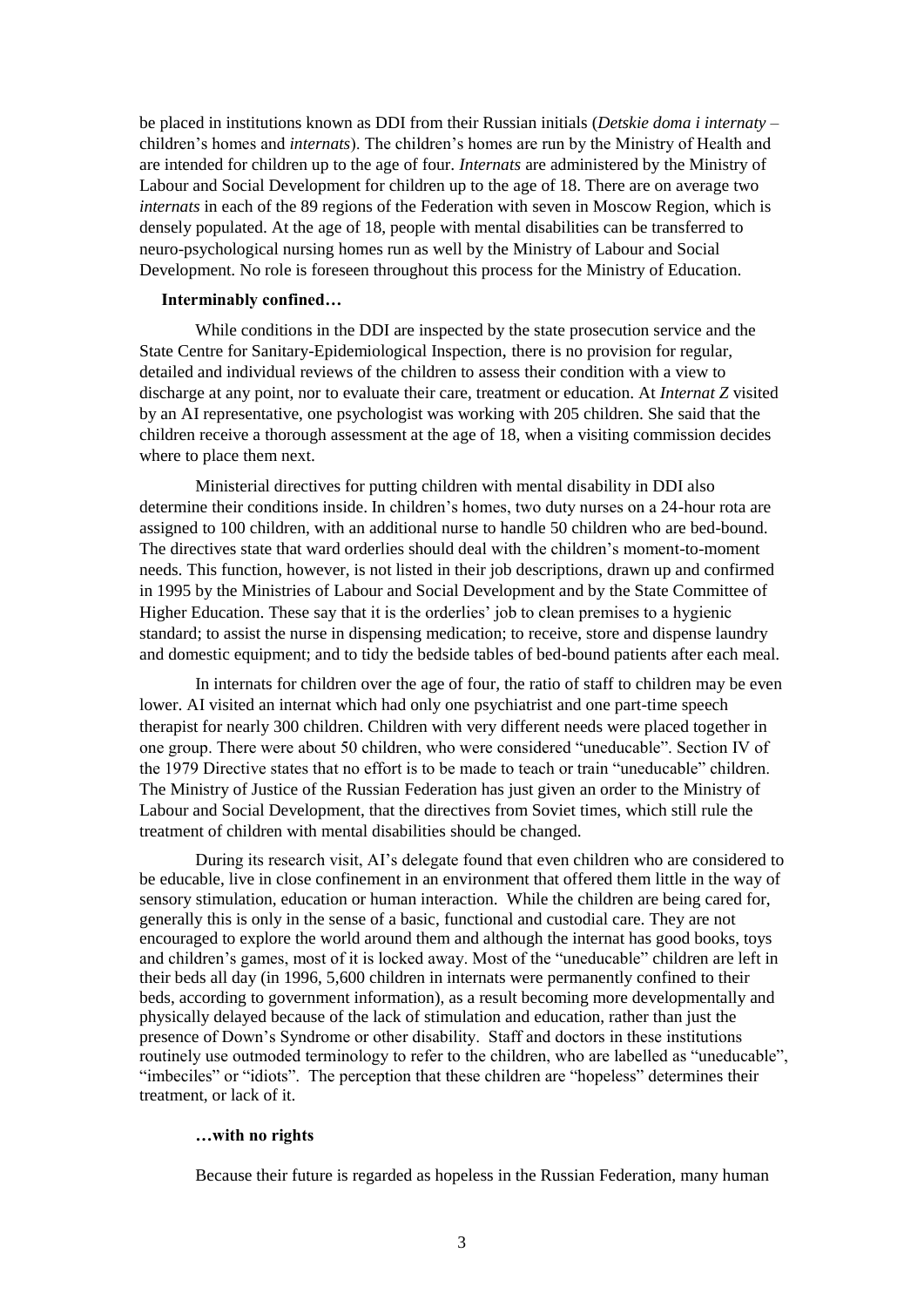rights are automatically taken away from children with mental disability. Unlike other people who are put in institutions, they are confined only on account of their disability and not because they pose a threat to themselves, or to others, or because their parents are unfit to bring them up. They are consigned to an utterly aimless life – and unlike prisoners they have no chance of review.

In recent years the authorities have begun to acknowledge the damaging way that children with mental disability in the Russian Federation are treated. However, to date they have not taken decisive steps necessary to remedy the problem.

The UN Committee on the Rights of the Child made recommendations to the Russian Federation when considering its two periodic reports on implementing the Convention on the Rights of the Child in 1993 and 1999. In 1993 it "recognize[d] the legacy of certain attitudes which hamper the implementation of the rights of the child. These relate to, *inter alia*, the institutionalization of child care, the disabled and family responsibilities." It urged the Russian Federation to set up a National State Committee to coordinate and monitor implementation of the Convention.

In 1999, the Committee expressed its serious concern at the scale of institutionalization of children in the Russian Federation and the conditions in which institutionalized children live. It recommended the authorities adopt appropriate procedures "to provide for the periodic review of all types of placement" and reform of the inspection system "in particular by reinforcing the role and power of independent inspection mechanisms and ensuring their right to inspect foster homes and public institutions without warning".

The Committee expressed special concern about the plight of "children with mental disabilities and children living in institutions", and in particular the "current diagnosis system and practices" and the "conditions for disabled children living in institutions." The Russian Federation was due to report to the Committee for a third time in 2002. In its draft report which Amnesty International has seen, it says it has set up an Inter-Agency Co-ordinating Committee on the rights of the child, and has improved inspections of institutions through the establishment of Children's Ombudsmen in 15 regions of the Russian Federation, including the Chechen Republic. The government's draft report does not address the question of ensuring systematic review of placements, recommended by the UN Committee.

#### **AI concerns**

Amnesty International questions the legality of the procedures used for institutionalizing these children, which breach many international standards. Above all, the decision to institutionalize such children is taken without reference to any *law* passed by parliament, and without the informed participation of someone to represent the child's best interests. Children caught up in this situation have no legal means of reversing it.

In Amnesty International's view, the situation of children with mental disabilities in the Russian Federation poses questions of fundamental rights – including the rights to liberty, family life, education and access to justice. Amnesty International also believes that these children are living in conditions which do not respect their inherent dignity.

As a basic minimum, Amnesty International believes that the Russian Federation should adopt a law, whose primary concern is the best interests of children with mental disability. This should set down the procedures and criteria for placing a child in an institution and taking him or her away from their family. The child's best interests should be represented by an appropriate independent expert, who seeks the child's view and, where possible, articulates it and intervenes in his or her best interest. An independent and impartial court should review the substance of all such decisions.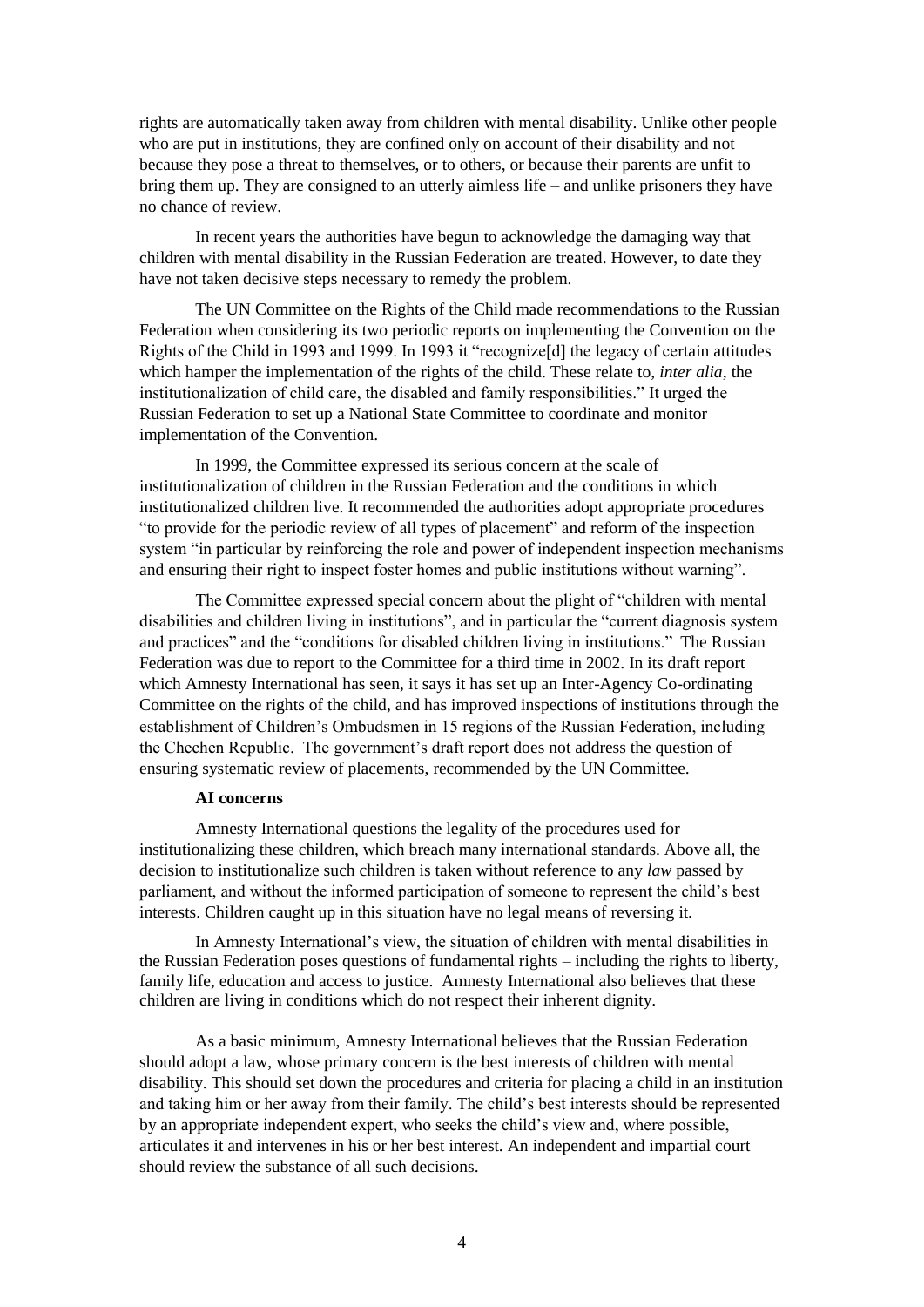This law should guarantee that the placement is automatically subject to a systematic and regular review, and where continued institutionalization is shown to be in the best interests of the child, should prescribe conditions for the treatment and welfare of the child. It should be drafted in consultation with qualified experts, the parents of children with mental disability, and with non-governmental organizations working in the field of mental disability.

#### **Recommended Actions**

#### Letter-writing

Please write **letters, faxes or e-mails** to the RF President and Ministers of Health, Labour and Social Development. Please include where possible, examples of the achievements and abilities of children with mental disabilities, and of "model" programs of mental health care operating in the Russian Federation (see for example:

[http://www.amnesty.org/russia/disability-feature1-eng.html\)](http://www.amnesty.org/russia/disability-feature1-eng.html) or in your countries.

In your letters, please make clear that **AI is not calling for the closure of children's homes and** *internats.* Without the necessary community-based social support services, which are not presently in place in most regions of the Russian Federation, AI believes that closures would increase the plight and isolation of the children and their families.

We are asking for groups to organise one detailed letter to President Putin and individual members to write to one or more of the other ministers. Please write letters in your own words in Russian, English or your own language using the following points as guidelines.

#### **To President Putin:**

- Say that you are writing concerning AI's recent report, "*Rough Justice: The law and human rights in the Russian Federation* (AI Index no. EUR 46/054/2003) and in particular, as a health professional, to express concern about the confinement of children with mental disabilities.
- Express your concern about the lack of appropriate treatment and education and legal guarantees for children with mental disabilities in state institutions in the RF.
- State your view that there is a consensus within the caring professions that children with mental disabilities benefit from stimulation and appropriate education.
- State that in your opinion, children with mental disabilities should only be confined where this is necessary for the well-being of the child.
- Urge him to ensure that where children are confined, they are treated with the care and education, and the dignity and respect to which they are entitled.
- Draw the authorities' attention to the UN Convention on the Rights of the Child, to which the Russian Federation is a state party, and in particular to Article 23: "States Parties recognize that a mentally or physically disabled child should enjoy a full and decent life, in conditions which ensure dignity, promote self-reliance and facilitate the child's active participation in the community."
- Urge him to adopt a law whose primary concern is the best interests of children with mental disability. This should set down the procedures and criteria for placing a child in an institution and taking him or her away from their family. The child's best interests should be represented by an appropriate independent expert, who seeks the child's view and, where possible, articulates it and intervenes in his or her best interest. An independent and impartial court should review the substance of all such decisions.

This law should guarantee that the placement is automatically subject to a systematic and regular review, and where continued institutionalization is shown to be in the best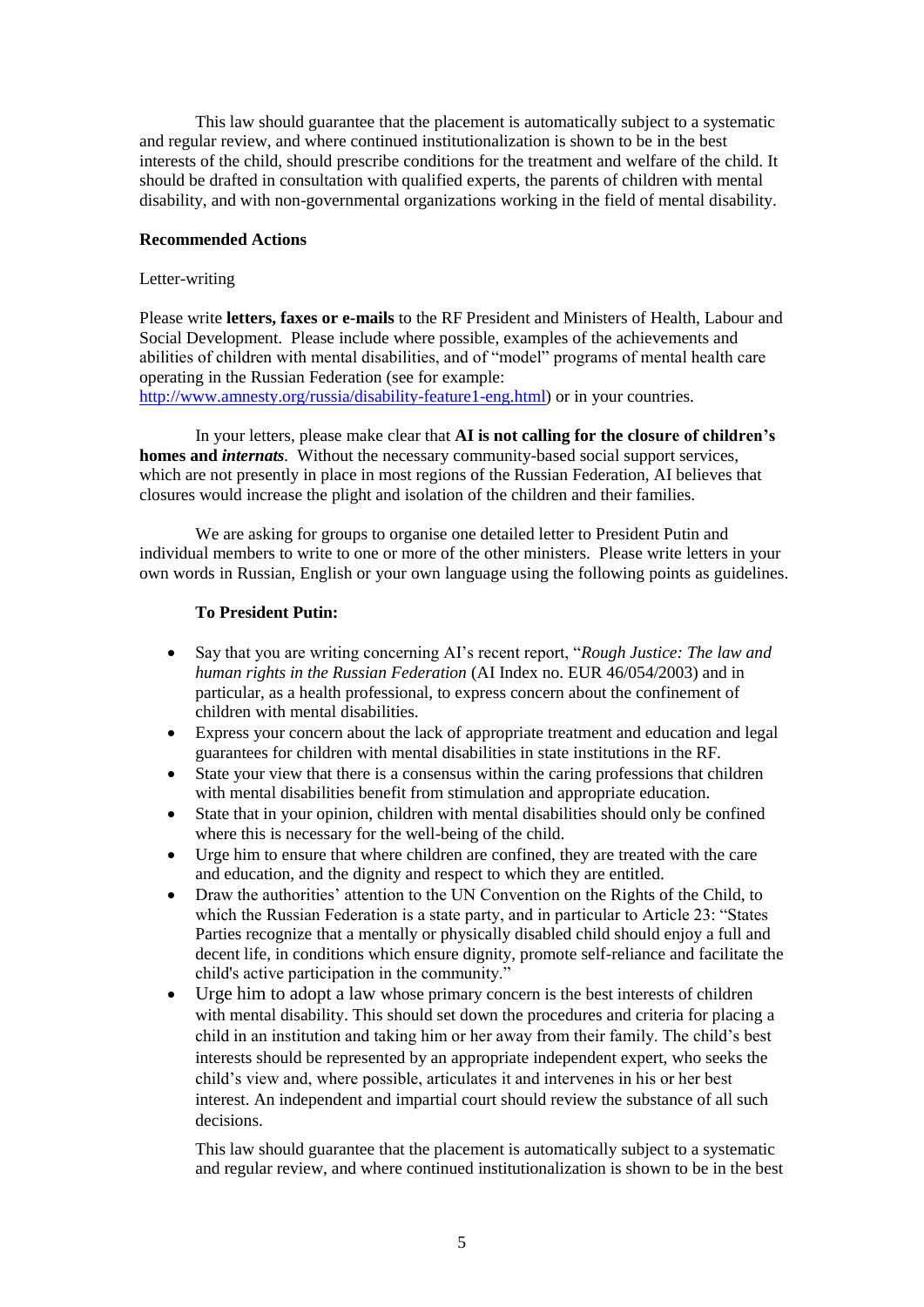interests of the child, should prescribe conditions for the treatment and welfare of the child. It should be drafted in consultation with qualified experts, the parents of children with mental disability, and with non-governmental organizations working in the field of mental disability.

 Urge him to carefully consider and implement all the recommendations included in AI's report.

### **Additional letters may be sent to the following:**

### **To Dmitri Kozak, Director, State Legal Department of the RF Presidential Administration and Yurii Chaika, Minister of Justice:**

- Say that you are writing concerning AI's recent report, "*Rough Justice: The law and human rights in the Russian Federation* (AI Index no. EUR 46/054/2003) and in particular, as a health professional, to express concern about the confinement of children with mental disabilities.
- Express your concern about the lack of appropriate legal guarantees for children with mental disabilities in state institutions in the RF.
- State that in your opinion, children with mental disabilities should only be confined where this is necessary for the well-being of the child.
- Welcome the decision of the Ministry of Justice to review directives which regulate the confinement of children with mental disabilities in internats. Urge them to ensure that where children are confined, they are treated with the care and education, and the dignity and respect to which they are entitled.
- Urge them to introduce legislation whose primary concern is the best interests of children with mental disability. This should set down the procedures and criteria for placing a child in an institution and taking him or her away from their family. The child's best interests should be represented by an appropriate independent expert, who seeks the child's view and, where possible, articulates it and intervenes in his or her best interest. An independent and impartial court should review the substance of all such decisions.

This law should guarantee that the placement is automatically subject to a systematic and regular review, and where continued institutionalization is shown to be in the best interests of the child, should prescribe conditions for the treatment and welfare of the child. It should be drafted in consultation with qualified experts, the parents of children with mental disability, and with non-governmental organizations working in the field of mental disability.

 Urge them to establish procedures and criteria governing the placement of children with mental disabilities in state institutions and separating them from their families. These should have the best interests of the child as their primary concern. In line with international standards, they should provide for court supervision of all placements and guarantee the children a systematic, regular judicial review of their confinement. The child's best interests should be represented by an appropriate independent expert, who seeks the child's view and, where possible, articulates it and intervenes in his or her best interest.

### **To Minister of Health, Yurii Shevchenko**

• Say that you are writing concerning AI's recent report, "Rough Justice: The law and human rights in the Russian Federation (AI Index no. EUR 46/054/2003) and in particular, as a health professional, to express concern about the confinement of children with mental disabilities.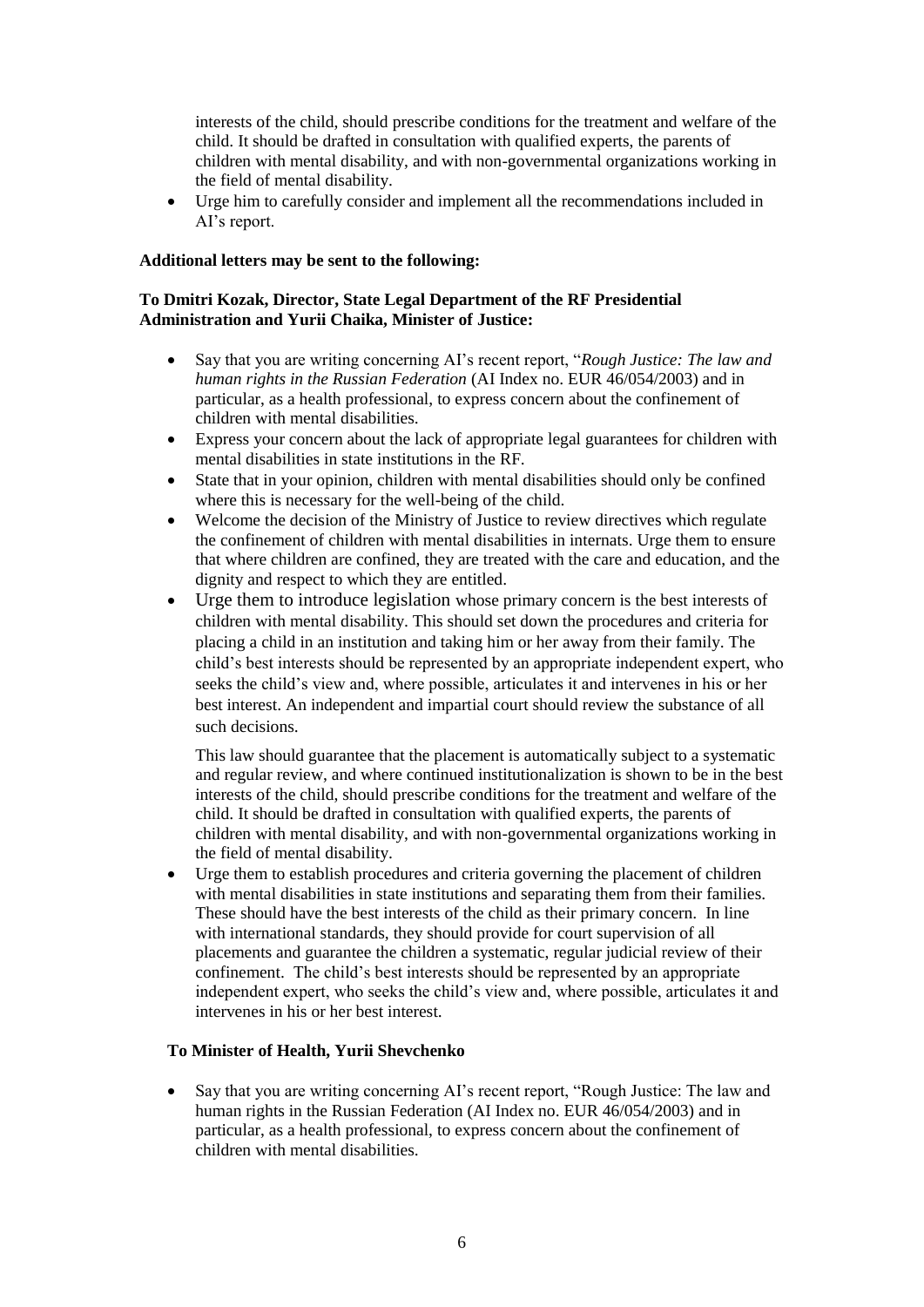- Express your concern about the lack of appropriate treatment and education for children with mental disabilities in state institutions in the RF.
- State your view that there is a consensus within the caring professions that children with mental disabilities benefit from stimulation and appropriate education.
- State that in your opinion, children with mental disabilities should only be confined where this is necessary for the well-being of the child.
- Urge him to provide programs of appropriate professional training and development for mental health workers in state institutions. These programs should be informed by up-to-date international practice in mental health issues, and parents and people with disabilities should be actively involved in the development and implementation of the programs.

# **To Aleksander Pochinok, Minister of Labour and Social Development:**

- Say that you are writing concerning AI's recent report, "Rough Justice: The law and human rights in the Russian Federation (AI Index no. EUR 46/054/2003) and in particular, as a health professional, to express concern about the confinement of children with mental disabilities.
- Express your concern about the lack of appropriate treatment and education for children with mental disabilities in state institutions in the RF.
- State your view that there is a consensus within the caring professions that children with mental disabilities benefit from stimulation and appropriate education.
- State that in your opinion, children with mental disabilities should only be confined where this is necessary for the well-being of the child.
- Urge him to change the directives regarding the placement of children with mental disabilities in internats, which still exist since Soviet times.
- Urge him to ensure that where children are confined, they are treated with the care and education, and the dignity and respect to which they are entitled.
- Urge him to take measures to bring RF medical terminology into line with terminology adopted by the World Health Organization, which does not include diagnoses like "imbecility" and "ineducability".
- Urge him to provide programs of appropriate professional training and development for mental health workers in state institutions. These programs should be informed by up-to-date international practice in mental health issues, and parents and people with disabilities should be actively involved in the development and implementation of the programs.

### **COPIES:**

Please copy your letters to President Putin to:

• the Ambassador of the Russian Federation in your country.

Please send copies of letters sent to other ministers to:

• President Putin.

Please copy your letters to the Minister of Health to:

 the Russian Medical Society, urging them to make representations to the authorities that children with mental disabilities should only be confined where this is necessary for the well-being of the child and urging the authorities to improve care and conditions for such children where they are confined.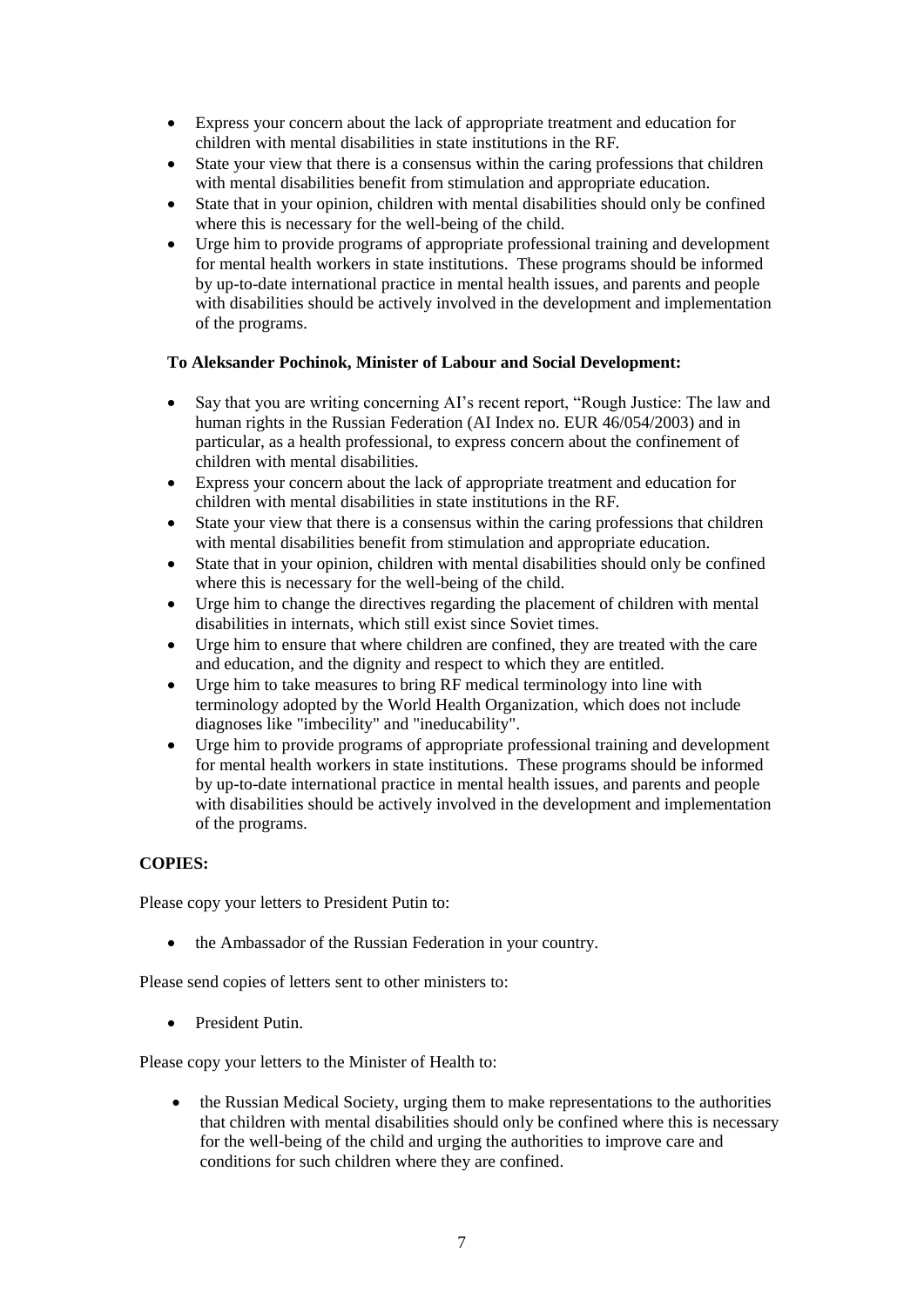# **Publicity**

Please alert specialized mental health media in your country to AI's action.

#### **Outreach**

Please check with your section before organising these suggested outreach activities. Coordinators of AI's Health Professional Network are asked to bring AI's report and campaign to the attention of their country's national medical associations as well as larger mental health NGOs/charities.

### **Other activities**

Please liaise with your section concerning public campaigning events/embassy visits/home government lobbying/IGO lobbying.

### **ADDRESSES**

President of the Russian Federation Vladimir Putin President of the Russian Federation Staraia pl. 4, 103132 Moscow Russian Federation Fax: +7 095 206 62 77; +7 095 206 85 10; +7 095 206 51 73; +7 095 230 24 08 You can as well send letters to President Putin via the website of the Kremlin <http://president.kremlin.ru/pmail/report.shtml> or send an e-mail to: president@gov.ru

Director, State Legal Department of the RF Presidential Administration *(responsible for the legal reform programme in the RF)* Dmitri Kozak Director, State Legal Department of the Russian Federation Presidential Administration Ul Ilinka 103132 Moscow Russian Federation

Minister of Justice Yurii Chaika Minister of Justice ul. Vorontsovo pole 4 109830 Moscow Russian Federation Fax: +7 095 916 29 03; +7 095 209 6138

Minister of Health Yurii Shevchenko Minister of Health Rakhmanovskii per. 3 103051 Moscow Russian Federation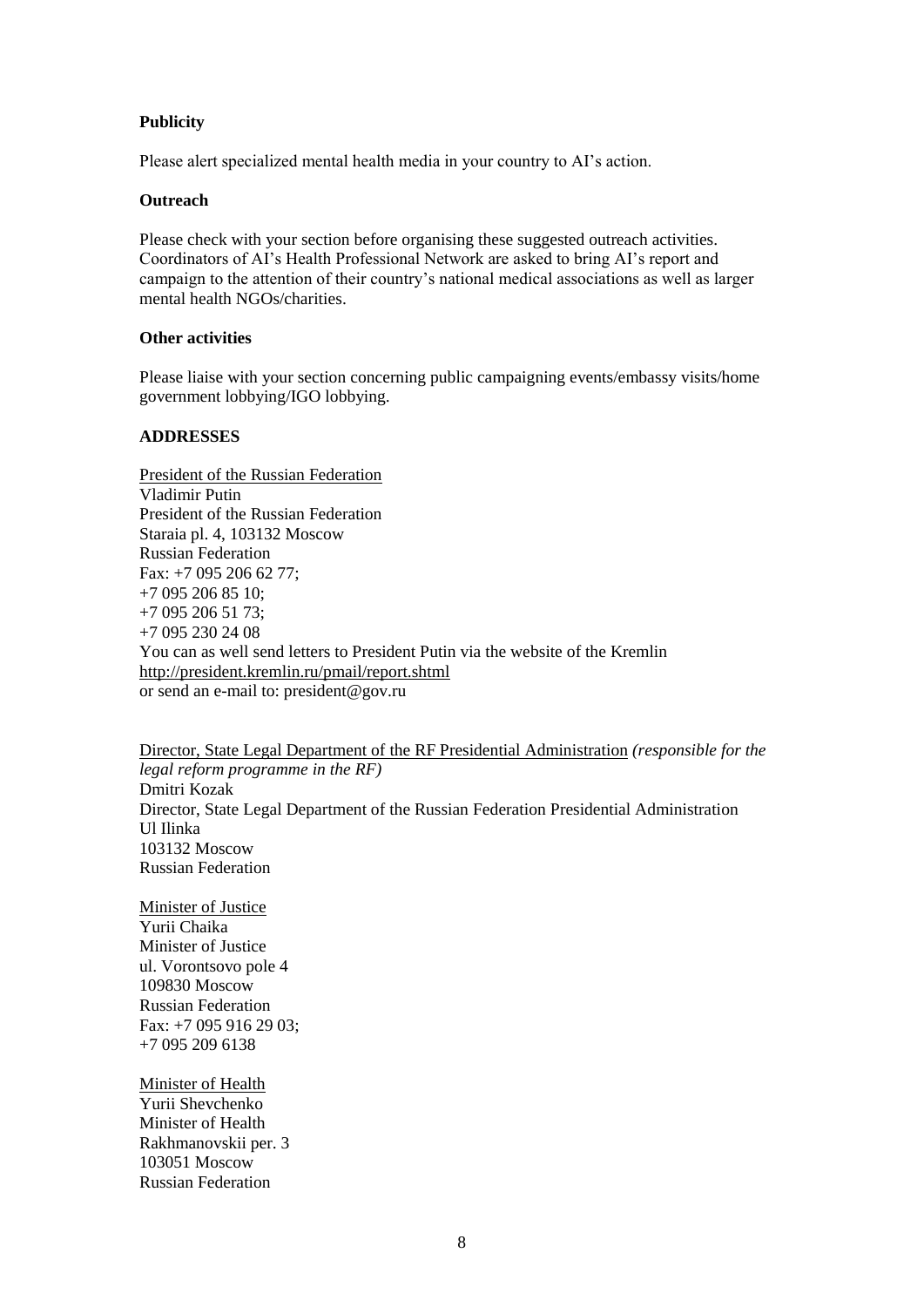Fax: +7 095 504 44 48 E-mail: shevchenko@minzdrav-rf.ru

Minister of Labour and Social Development Aleksandr Pochinok Minister of Labour and Social Development pl. Birzhevaia 1 109012 Moscow Russian Federation Fax: +7 095 928 7314

Professor Valery Leontiev President Russian Medical Society 5 Kosygina Str Suite 266 Moscow 117334 Russian Federation E-mail: [rusmed@online.ptt.ru](mailto:rusmed@online.ptt.ru)

Please send any replies received to the Medical team at the IS as soon as possible.

Thank you for any action you are able to organise.